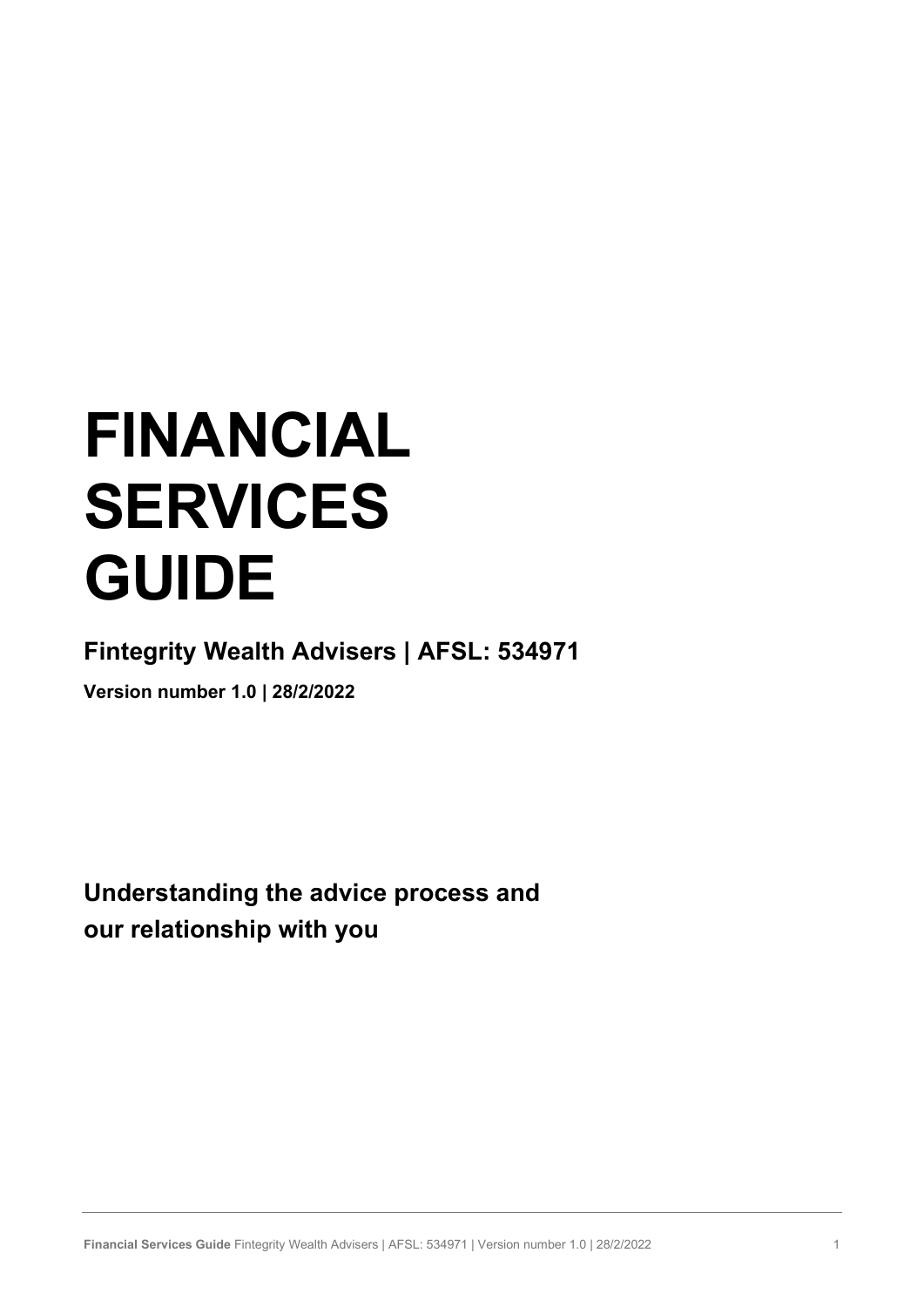# PURPOSE

This Financial Services Guide (FSG) explains the financial services and advice provided by Fintegrity Wealth Advisers Pty Ltd and your Financial Adviser (Adviser), who is an authorised representative of Fintegrity Wealth Advisers Pty Ltd. The FSG provides information on what to expect during the financial advice process including the types of documents you are likely to receive, how we manage privacy, related parties and potential conflicts of interests, and how we manage complaints.

This FSG should be read in conjunction with the **Adviser Profile**. The Adviser Profile contains important information about your Adviser including relevant authorised representative number, qualifications, experience, areas of authorisation, how they get paid and fees that you may be charged. If you have not received an Adviser Profile, please ask your Adviser for a copy, or contact us directly.

Please take the time to review both the FSG and Adviser Profile before engaging our services.

# NOT INDEPENDENT

Fintegrity Wealth Advisers Pty Ltd and our Advisers may receive commissions associated with the issue of life insurance products.

We may receive benefits from product issuers.

For these reasons, we do not represent ourselves as independent, impartial or unbiased.

Please refer to the 'Remuneration' section for more information.

# HOW TO CONTACT US

Fintegrity Wealth Advisers Pty Ltd ABN 89 653 321 487

PO Box 1014 Terrigal NSW 2260  $\begin{matrix} \sqrt[3]{3} \\ \sqrt[3]{2} \\ 0 & 0 & 0 \end{matrix}$  0423 696 077 **EX** contact@fintegritywealth.com.au

www.fintegritywealth.com.au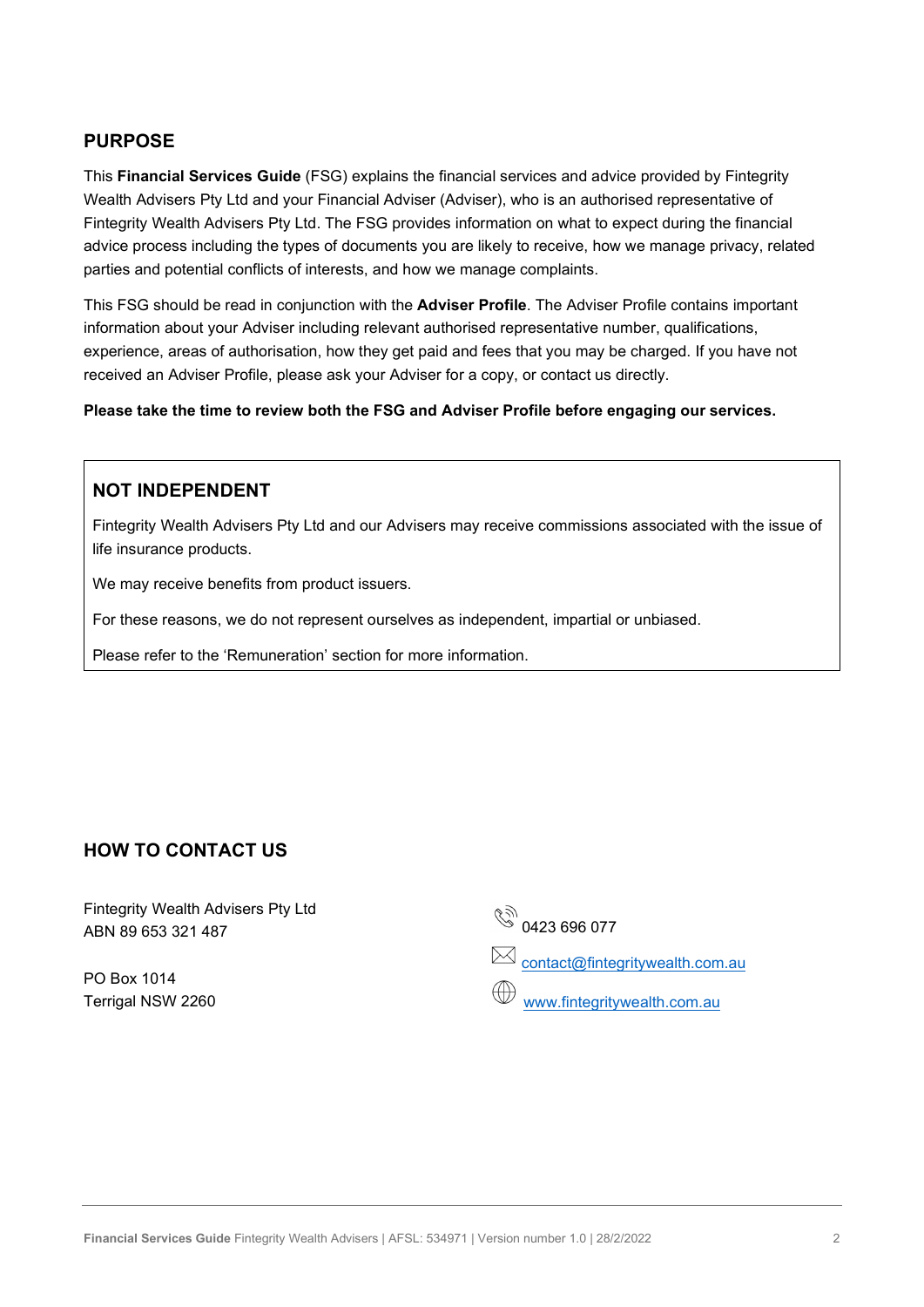# FINANCIAL SERVICES AND PRODUCTS WE CAN PROVIDE

Fintegrity Wealth Advisers Pty Ltd can offer the following services and products. Your Adviser's specific authorisations are included within their personalised Adviser Profile.



## Superannuation and Retirement Planning

Personal Superannuation Corporate Superannuation Industry and Public Sector Superannuation Pensions and Annuities Self-Managed Superannuation Centrelink / Veterans' Affairs Assistance Aged Care



## Wealth Creation and Investments

Cash and Term Deposits Investment Bonds Managed Investments Exchange Traded Products Listed Securities (Shares and other products) **Derivatives** Margin Lending Gearing



Wealth Protection

Term Life Insurance Total and Permanent Disability (TPD) Insurance Trauma Insurance Income Protection Insurance Business Insurance Insurance Claims Assistance



# Other Financial Planning Services

Budgeting and Cashflow Management Debt Management Estate Planning Assistance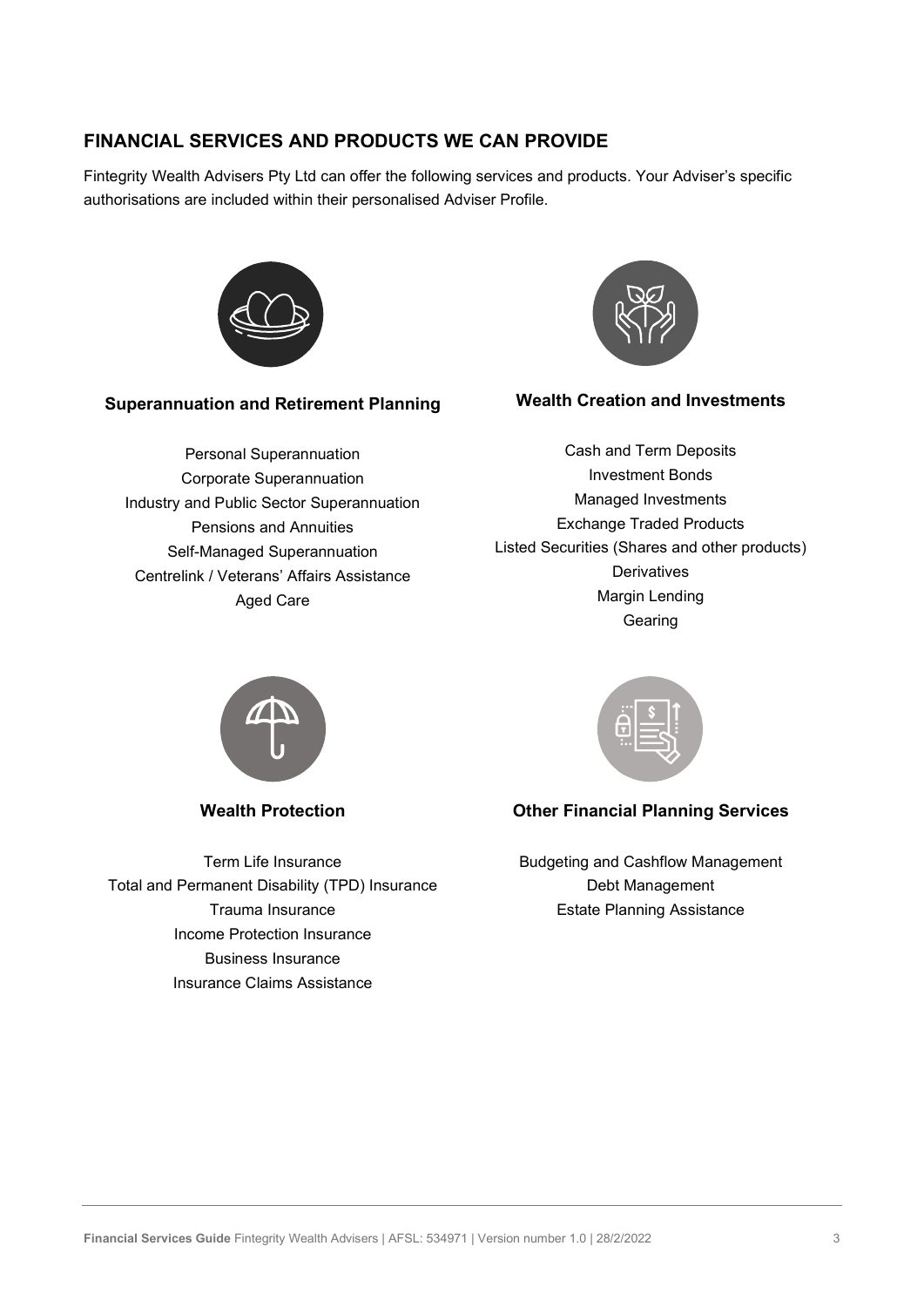# THE ADVICE PROCESS AND DOCUMENTS YOU MAY RECEIVE

Your Adviser will guide you through the advice process. This includes the following steps:



## Engagement and Discovery

In the initial stages of the advice process your Adviser will work with you to define your financial goals and objectives, and gather relevant information required to provide you appropriate advice.

Your Adviser will generally collect relevant information within a Client Data Form and file notes. You can expect to be asked questions related to your income, expenses, assets, liabilities, insurances and superannuation. It is important that you provide accurate information and keep your Adviser informed of any changes to your relevant circumstances. Your Adviser will ask you to consent to your personal information being collected and stored. Please refer to the 'Privacy' section for more information on how we manage your privacy.

Where your goals relate to investment or superannuation advice your Adviser will also work with you to define your level of risk tolerance. A Risk Profile Questionnaire may be used to document and agree upon your level of risk tolerance.

Your Adviser may also use an engagement document to define the arrangement with you, and the fees that may apply.

Your Adviser will also need to verify your identity to comply with Anti-Money Laundering and Counter Terrorism Financing laws.



# Strategy and Personal Advice

After obtaining relevant information, your Adviser will conduct research and develop a strategy to assist you to meet your goals and objectives. The strategy is typically developed utilising specialised financial planning software.

Where personal financial product advice is being provided, the strategy will be documented in a Statement of Advice. The Statement of Advice will include amongst other things, the basis of the advice, explanation of the strategies and products recommended and relevant disclosures including costs of advice and products. The Statement of Advice includes an authority to proceed section where you can consent to proceed with the recommendations.

Where a financial product has been recommended, you will generally be provided with a copy of the relevant Product Disclosure Statement (PDS). The PDS includes detailed information on the financial product including features, benefits, conditions, costs and cooling off rights (if applicable).



#### Implementation

Where you elect to proceed with the recommendations your Adviser will work with you to implement the strategy. This may include liaising with various insurance, superannuation, or investment product issuers.

Where the recommendations include the purchase of a new financial product, your Adviser will work with you to complete the relevant Product Application Form. This may be online, or paper based.

Where the recommendations include the purchase of an insurance policy, you may also need to complete a Health Questionnaire. This could be online, paper-based or over the phone. It is important to disclose any health or personal matters truthfully. Failure to disclose certain matters may result in a claim being denied.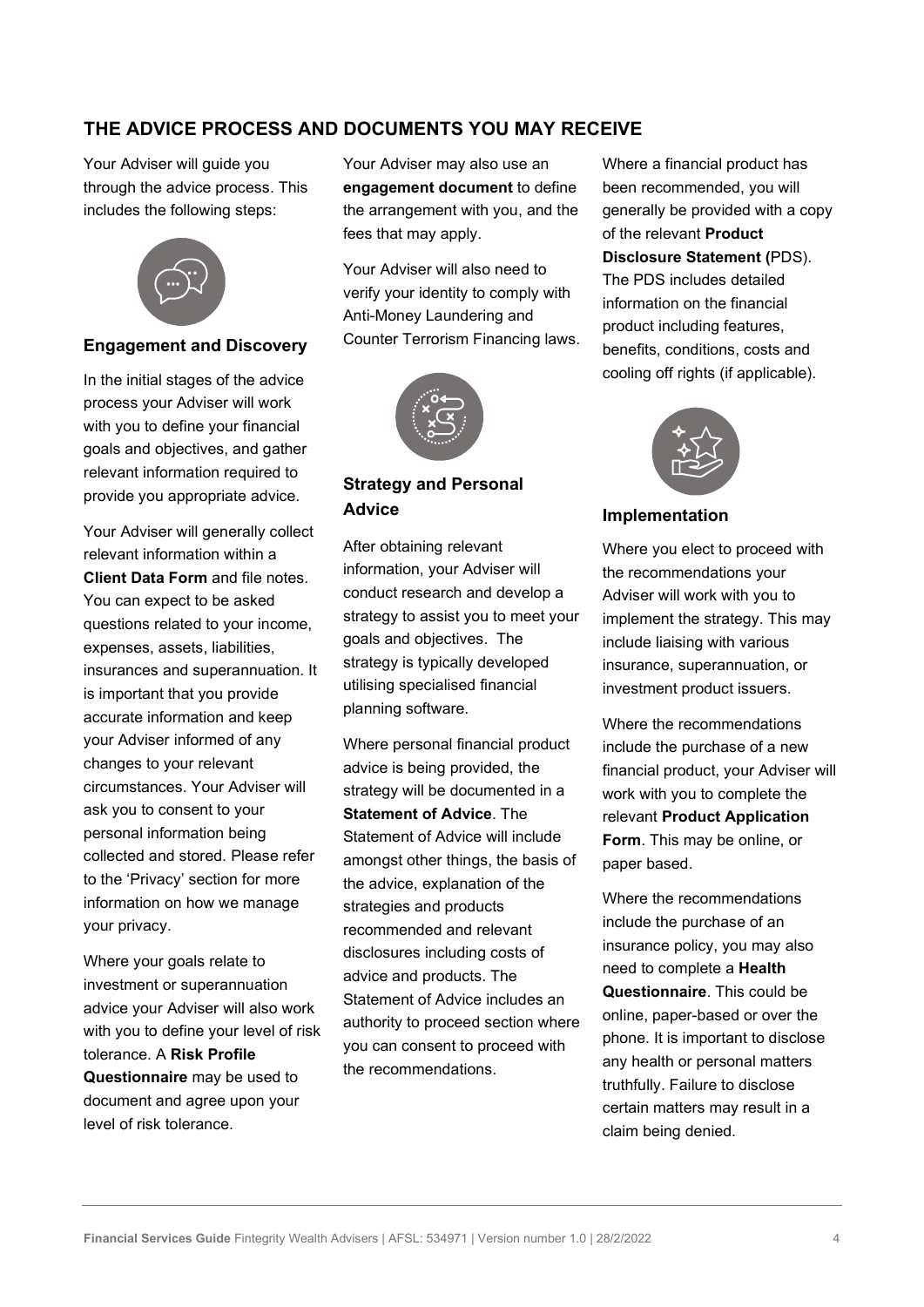# GENERAL ADVICE

Your Adviser may provide you with general advice that does not consider your personal circumstances, needs or objectives. Your Adviser will give you a warning when they provide you with general advice. You should consider whether you need personal advice which takes into account your individual situation before you make any decisions.

## FURTHER ADVICE

Depending on your relevant circumstances, you may require further advice such as adjustments to superannuation contributions, insurance benefit amounts, or a review of your strategy.

Further advice can generally be documented in a Record of Advice and relevant file notes. In some instances, a Statement of Advice may be required. You may request, in writing, a copy of any advice document up to seven (7) years after the advice has been given.

An **Ongoing Fee Arrangement** may be utilised to formalise the ongoing services that your Adviser has agreed to provide for a fee.

Where you have entered into an ongoing fee arrangement for a period of greater than 12 months, you will receive a Fee Disclosure Statement (FDS) annually.

The FDS will detail services and fees paid for the previous 12-month period, and the services offered and estimated fees for the next 12-months. To ensure the ongoing fee arrangement continues, you will be required to confirm in writing annually. Confirmation may also include the requirement to sign a Consent Form that is provided to your relevant investment or superannuation provider.

Alternatively, you may agree to a Fixed Term Arrangement with your Adviser. This arrangement will outline the services you will be provided for a fee over a specific term not greater than 12 months. In this case, you will not be provided with an FDS. You may be required to sign a Consent Form where the fee is deducted from superannuation.

You may cease any fee arrangements or disengage from your Adviser by providing written notice to your Adviser or product issuer.

## HOW TO PROVIDE INSTRUCTIONS

Your Adviser may accept your instructions by phone, letter, or email. In some instances, your Adviser can only accept written instructions from you, and they will let you know when this is required. Your Adviser will also need to verify your identity prior to acting on instructions.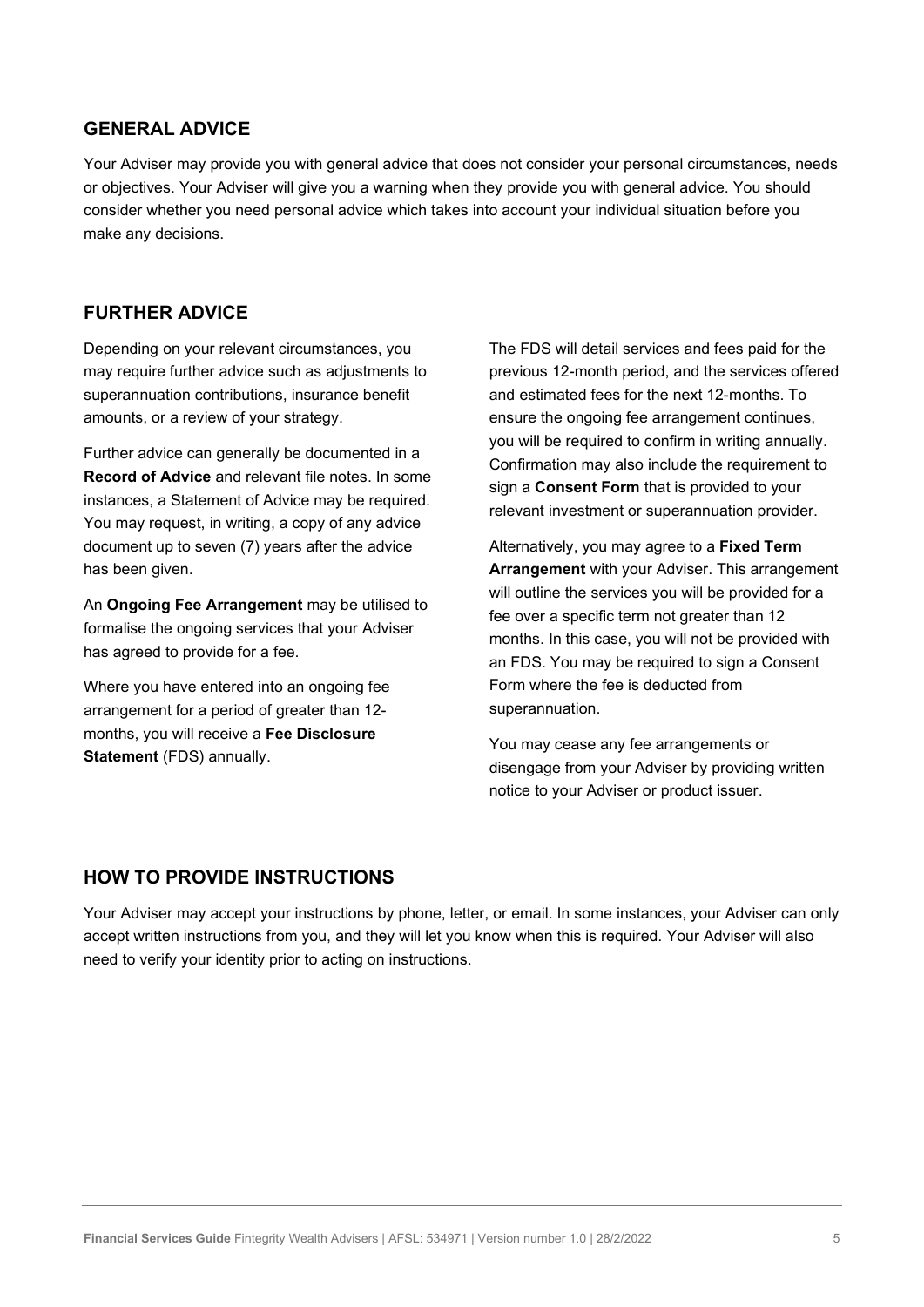# REMUNERATION

Before providing you with advice, your Adviser will agree with you the fees that apply and explain any benefits we receive.

## Your Adviser

The cost of providing financial advice or service to you will depend on the nature and complexity of the advice, financial product and/or service provided. Your Adviser or the financial planning business may be remunerated by:

- Advice and service fees paid by you
- Commissions paid by insurance providers

Please refer to the Adviser Profile for more detailed estimates and ranges of fees and commissions.

All fees and commissions are initially paid to Fintegrity Wealth Advisers Pty Ltd before being distributed to your Adviser or to the financial planning business.

Your Adviser may also receive non-monetary benefits which include benefits of less than \$300, benefits related to education and training (including attendance at professional development days and conferences), and provision of software related to the financial products being recommended.

Any referral arrangements or related party arrangements your Adviser has in place will be disclosed in the Adviser Profile and your Statement of Advice.

#### The Licensee

Fintegrity Wealth Advisers Pty Ltd receives a flat fee per Adviser for the provision of services required under its AFSL.